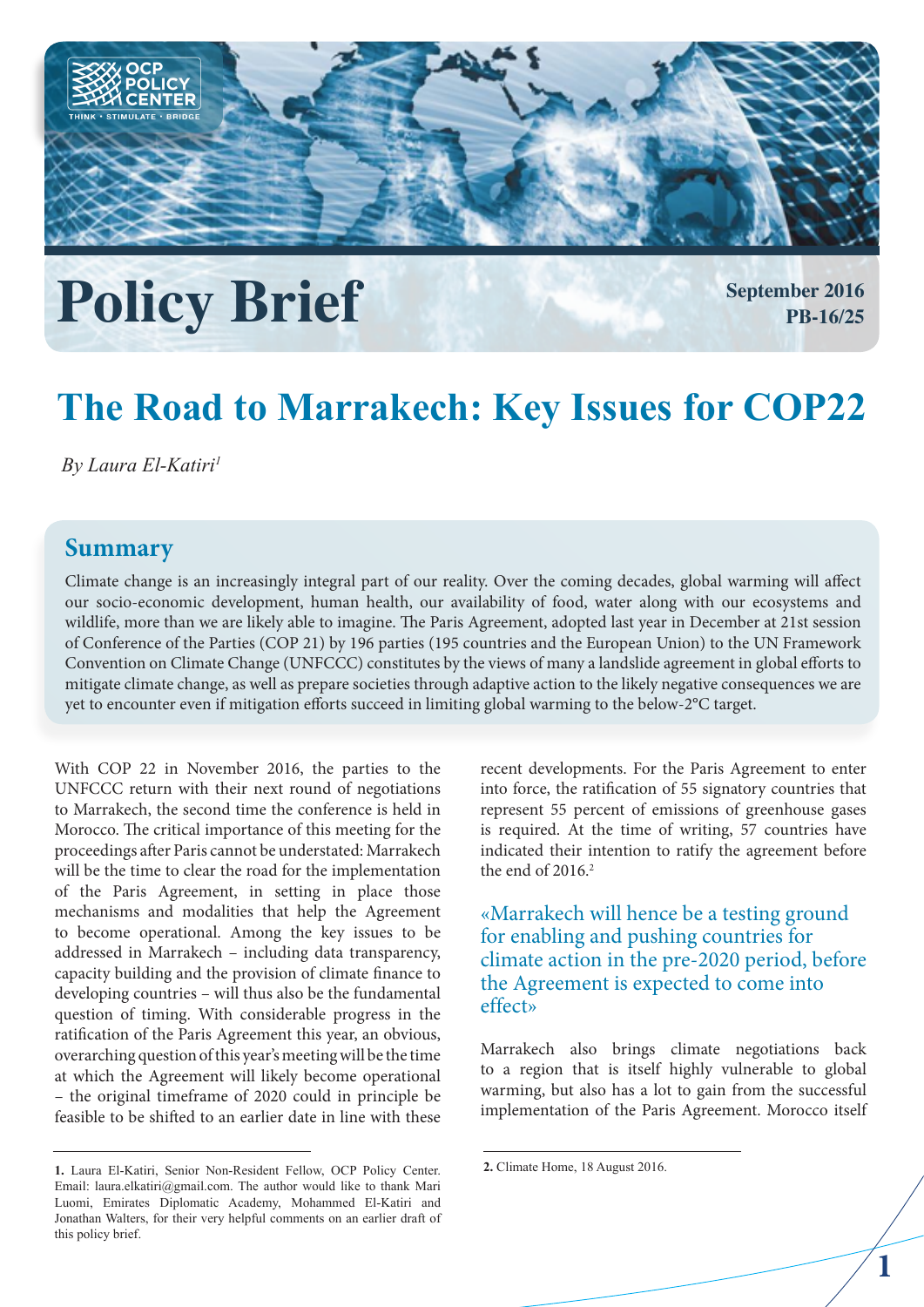has in recent years topped up its renewable energy capacity considerably, a model that may be attractive for other North and Sub-Saharan countries as well. Morocco also stands for the very large opportunity in regions with significant, clean energy resources such as solar power/ CSP in the case of North Africa to make a substantial contribution to emissions reductions in the mediumand long-term, provided the right incentives are set and barriers to investment in renewable energy technologies reduced. Importantly, using Marrakech as an opportunity to offer developing countries chances to invest in climate mitigating technologies, and to reinforce technology transfer into these countries could have significant developmental and in the longer term economic benefits, for all sides. This Policy Brief explores some of the key agenda points for the road to Marrakech.

# **Five Priorities for COP 22**

#### 1. Enhancing climate action

Key to making the Paris Agreement successful is the implementation of practical climate action – operationalizing the Paris Agreement but also working out ways in which its signatories can realistically expect to meet, and exceed their own targets. This is no small task, particularly in developing countries beyond those that make the headlines. Morocco, the host country of this year's COP, epitomises the vulnerabilities not only of many parts of the Arab world, but indeed of developed and developing countries to climate change in its various manifestations including more extreme temperatures, more extreme precipitation and more frequent occurrences of droughts, ocean acidification and sea level rise, and the associated consequences for human life such as degradation of land and water resources, drought-stress in already drought-prone regions such as Africa, reduced crop productivity, increased pest and disease damage and flood impacts on food systems and infrastructure, among many more.<sup>3</sup> A recent study further highlighted the link between natural disasters caused by climate change and violent conflict – adding further urgency to the cause of climate change mitigation and adaptation across the world.4

Additional pressure arises from time constraints and the lagging of national progress in Paris Agreement-related climate action whilst the modalities of the Agreement are yet to be determined over coming rounds of negotiations. Delaying mitigation efforts in particular will increase mitigation costs over the medium- to long-term – a catch-24 situation in view of the parallel challenges of speeding up climate action while ensuring all UNFCCC parties agree to every aspect of the operation modalities that are to form part of the Agreement. Marrakech will hence be a testing ground for enabling and pushing countries for climate action in the pre-2020 period, before the Agreement is expected to come into effect.

Climate change mitigation. Climate change mitigation lies at the heart of the Paris Agreement; the Intergovernmental Panel on Climate Change (IPCC) defines mitigation as a human intervention to reduce the sources or enhance the sinks of greenhouse gases.<sup>5</sup> Signatories to the Agreement have submitted own Nationally Determined Contributions (NDCs) in preparation of the meeting, committing to reduce their GHG emissions by a certain level through a variety of actions. All parties must hereafter prepare, communicate and maintain NCDs that are expected to form a progression from their original targets over time (Art. 4.4). NDCs are mitigation actions and emission limitation objectives that a national government intends to take. All parties must also report biennially on their national emissions and progress in implementing their national mitigation measures to the UNFCCC, evaluation of which will ensue multilaterally. This is a tall order for many countries and requires dedicated institutional capacity able and mandated to deal with the collection and reporting of data, but equally important with the design and implementation of national strategies to systematically reduce the emissions-intensity of their economies over time.

Morocco as the host country of this year's COP 22 stands exemplarily for the challenges, but also opportunities associated with implementing climate targets into quantifiable action. In September 2015, France and Morocco launched and signed the "Call of Tangier" on climate change, a brief manifesto expressing their mutual concern about the many negative impacts of climate change and calling for the speeding up of the transition towards a "green global economy". Morocco's 2011 Constitution enshrined sustainable development as a fundamental right for all citizens; and has adopted the National Charter for Environment and Sustainable Development. While these steps alongside the signing and ratification of the Paris Agreement constitute important framework conditions for climate action, they are actually not the same of practical plans of action,

**<sup>3.</sup>** IPCC (2014b).

**<sup>4.</sup>** Schleussner et al. (2016).

**<sup>5.</sup>** IPCC (2014a: 4).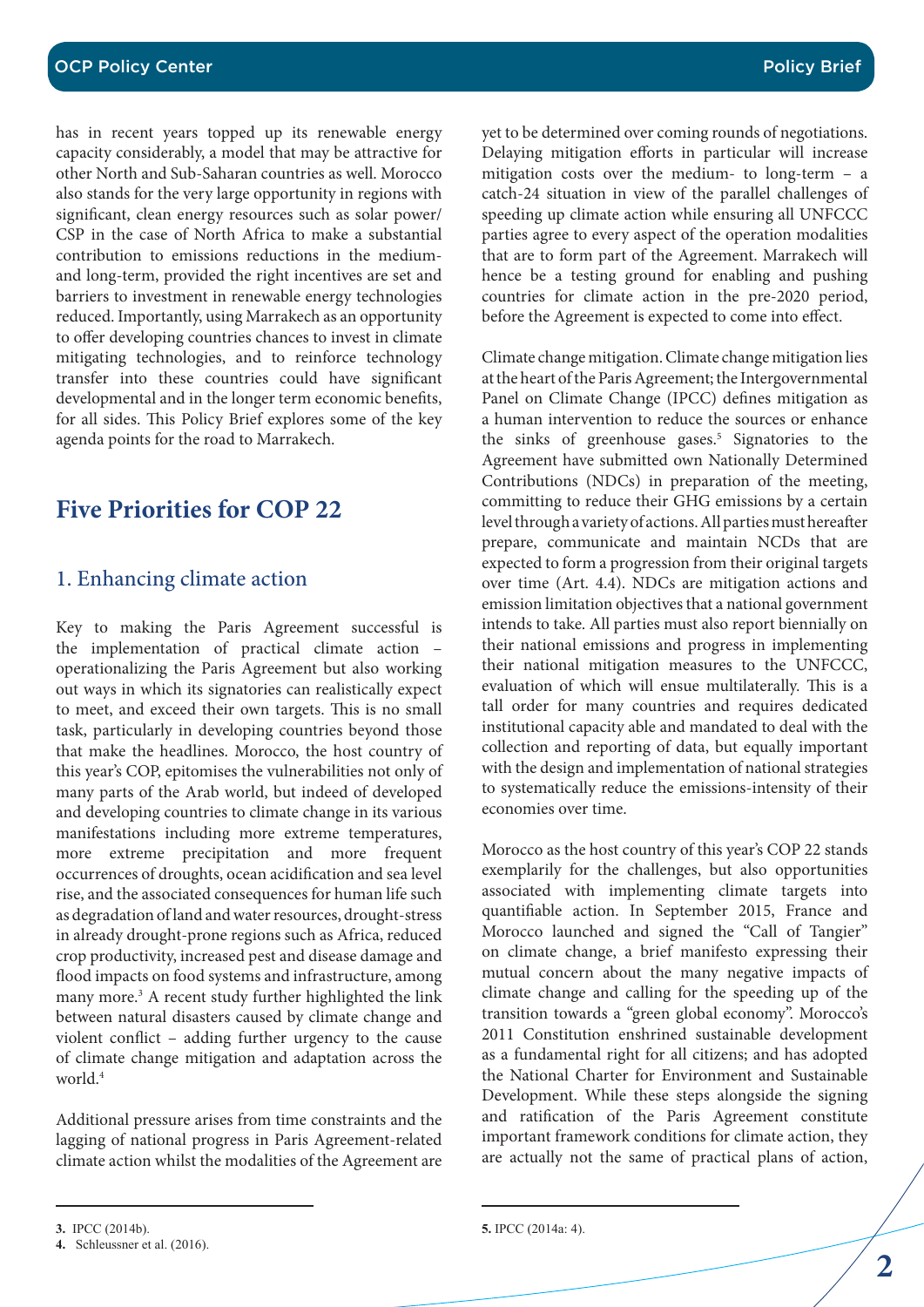leaving governments and their citizens to work out how to move on from initial targets.

## «Morocco as the host country of this year's COP 22 stands exemplarily for the challenges, but also opportunities associated with implementing climate targets into quantifiable action»

Morocco, too, has submitted its own NDCs, along with 168 other countries.<sup>6</sup> The country's own emissions profile has been growing, as has been the emissions- and energyintensity of its GDP – a trend observable also in other

parts of North Africa and the Middle East as a whole. Morocco itself has hence linked its mitigation targets to the transformation of its energy sector – its main source of GHG emissions – although with important interventions in other sectors including agriculture, water, waste, forests, energy, industry and housing (see Box 1). Morocco also intends to develop a national plan to combat short-lived climate pollutants (SLCPs), with support from the Climate and Clean Air Coalition. As part of this process, Morocco aims to develop SLCP emission inventories and assess the benefits of reducing SLCPs for climate, health and agricultural production.<sup>7</sup> Reducing SLCPs- which are black carbon, methane, tropospheric ozone, and hydrofluorocarbons- is essential

#### **Box 1. Morocco's mitigation targets as submitted under its INDCs to the UNFCCC, June 2015**

"Morocco's commitment is to reduce its GHG emissions by 32 % by 2030 compared to "business as usual" projected emissions. This commitment is contingent upon gaining access to new sources of finance and enhanced support, compared to that received over the past years, within the context of a new legally-binding agreement under the auspices of the UNFCCC. This target translates into a cumulative reduction overall investment in the order of USD 45 billion, of which USD 35 billion is conditional upon international support through new climate finance mechanisms, such as the Green Climate Fund."

#### *Mitigation targets*

- Unconditional target: A 13% reduction in GHG emissions by 2030 compared to a business as usual (BAU) scenario.
- Conditional target: An additional 19% reduction achievable under certain conditions, which would bring the total GHG reduction to 32% below BAU emission levels by 2030.

#### *Expected emissions trajectory*

- To reach 113 Mt CO2eq in 2020 and 129 Mt CO2eq in by 2025, decreasing 7% and 10% compared to BAU emissions in 2020 and 2025;
- To reach 103 Mt CO2eq in 2020 and 104 Mt CO2eq by 2025, decreasing 16% and 27% compared to BAU emissions in 2020 and 2025.

#### *Specific targets for the energy sector*

- Provide 42% of the installed electrical power from renewable sources (of which 14% solar energy, 14% wind energy, and 14% from hydraulic energy) by 2020
- Achieve 12 % energy savings by 2020 and 15 % by 2030, compared to current trends
- Reduce energy consumption in buildings, industry and transport by 12 % by 2020 and 15 % by 2030.
- Install by 2030 an additional capacity of 3,900 MW of combined-cycle technology running on imported natural gas.
- Substantially increasing the use of natural gas, through infrastructure projects allowing liquefied natural gas (LNG) imports.

Source: UNFCCC (2015)

**<sup>6.</sup>** WRI (2016).

**<sup>7.</sup>** UNFCCC (2015).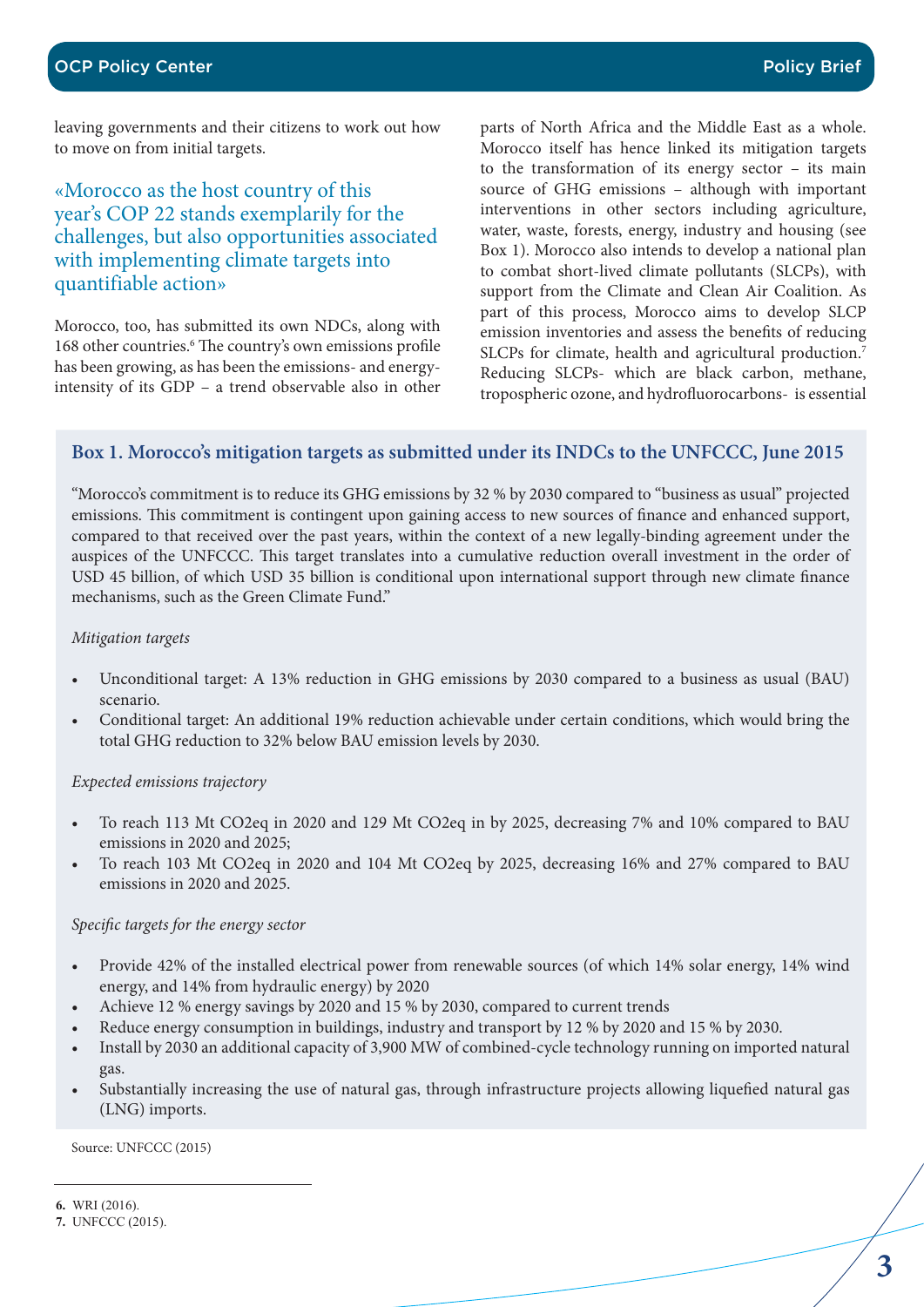for slowing the pace of global warming in the near term.

There are also substantial opportunities associated with mitigation measures that function not only in view of reducing the long-term carbon footprint of countries, but can also contribute significantly to economic growth and socio-economic development and greater access to opportunities. These concepts include:

- Investment in public infrastructure and transport, contributing to sustainable mobility, including in urban-rural transport;
- Sustainable and resilient city planning, including public investment incentives and regulatory reform to standardise urban building stocks and provide greater access to clean energy, including to the poorest;
- Climate-smart land-use, the more systematic management of natural resources inside the waterfood-energy-environment nexus; and
- Overall "green" growth, including where appropriate the creation of competitive innovative centres of technology and research, which in turn can contribute to the creation of jobs for new generations of educated youth, including in many parts of the developing world.<sup>8</sup>

Conceptualising climate-friendly development as an economic opportunity now and in the future rather than merely a way of accounting for GHG emissions will be a principal tool to help countries reconcile climate targets with developmental priorities in the her and now.

A number of existing schemes and concepts that could be used in their current or adapted format to encourage climate mitigation will also be likely to be further negotiated in Marrakech and subsequent meetings. They include emissions trading, a key feature of the Kyoto protocol – in practice used in the European Emissions Trading System (ETS), some regional schemes in the U.S. and pilot schemes in China.<sup>9</sup> They also include Joint Implementation (JI) and the Clean Development Mechanism (CDM) projects, both of which featured in the Kyoto Protocol, the latter of which having funded various projects in developing countries including in Morocco and the wider Arab world. Morocco, like a

number of other developing countries, have specifically added to their mitigation targets a set of conditional targets, clearly signalling the need for sufficient climate finance in order to reach more ambitious targets (Box 1).

Other schemes have not yet been touched upon, but could feature in the debate around nationally appropriate measures, including carbon caps, and reform in national fuel and electricity subsidies.<sup>10</sup> Marrakech could also provide an opportunity to discuss the future use of these mechanisms, and to explore future schemes that assist the very wide range of different national circumstances in shouldering the financial burden of the climate transition between different actors.

Climate change adaptation. Adaptation strategies are the other key area in which work over the coming years will be critical to reducing the vulnerability of countries across regions to climate change. Adaption measures seek to reduce vulnerability, and to facilitate adjustment to expected climate and its effects.<sup>11</sup> They are a followup task that includes a vast array of policies that are highly specific to each country's own geographic and socio-economic context, from disaster risk management, adjustments in (public) infrastructure and technology, coastal and water management, environmental protection and land planning, to conservation management, reforestation and community work. The Paris Agreement calls on parties to the UNFCCC to "engage in adaptation planning processes and the implementation of actions" (Art. 7.9), as well as to report on progress every five years  $(Art. 4.9).<sup>12</sup>$ 

## «In Morocco nearly 9% of the state's overall investment expenditures in 2005-2010 has been channelled into adaptation measures»

Morocco as the host country of COP 22 has included a list of polity goals for adaptation measures for the period of 2020-2030 in its INDCs as submitted in June 2015 (Box 2). Close two-thirds of the country's climate-related spending, or nearly 9% of the state's overall investment expenditures in 2005-2010 has been channelled into adaptation measures – an investment allocation which the Moroccan INDC states "demonstrates the magnitude of the challenges facing Moroccan society."13

**<sup>8.</sup>** E.g. World Bank, IFC, and MIGA (2016). For a discussion of green growth opportunities specifically in the Middle East and North Africa, see Oxford Institute for Energy Studies (2015).

**<sup>9.</sup>** Mitchell (2016).

**<sup>10.</sup>** E.g. Bridle and Kitston (2014); Merrill et al. (2015).

**<sup>11.</sup>** IPCC (2014b).

**<sup>12.</sup>** The full agreement can be accessed online under the UNFCCC's website at http://unfccc.int/paris\_agreement/items/9485.php (accessed July 2016).

**<sup>13.</sup>** UNFCCC (2015); see also World Bank (2013).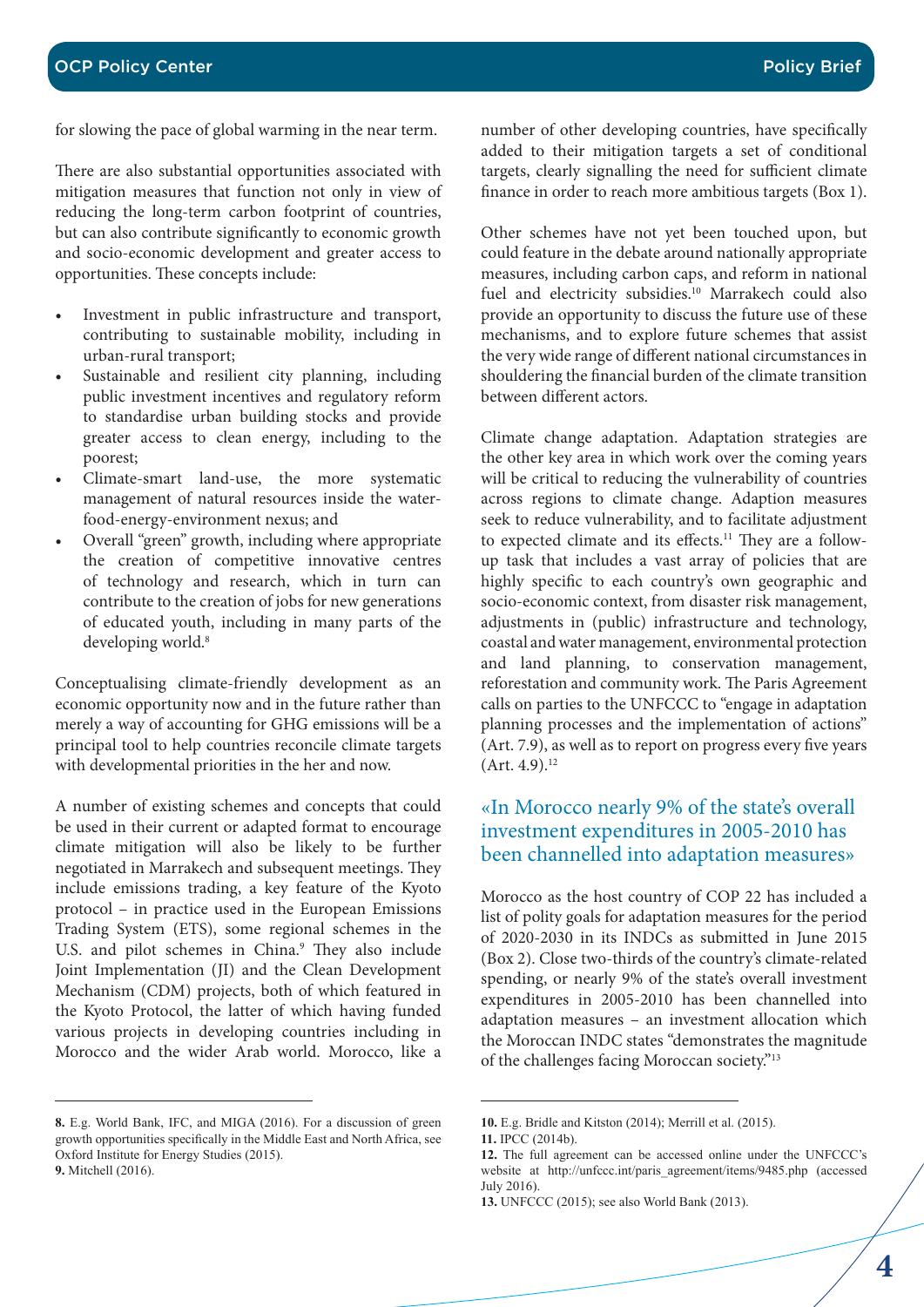#### **Box 2. Morocco's adaptation plans (selection) as submitted under its INDCs to the UNFCCC, June 2015**

#### *Goals for 2020*

- Substitution of water withdrawal from overexploited aquifers by withdrawal from surface water (85 mn m3/yr)
- Increase the current area under drip irrigation (from currently 154,000 ha to 555,000 ha)
- Reconstruction of forests (200,000 ha)

#### *Goals for 2030*

- Desalination of drinking water to supply several cities and centres
- Reuse of treated wastewater
- Construction of 38 new dams and development of an inventory and the treatment of all sites vulnerable to flooding
- Connection to sewage system and wastewater treatment to reach 100% of urban areas
- Wastewater treatment to reach 100%
- Savings of irrigation water  $(2.4 \text{ bn m}^3/\text{yr})$
- Conversion of grain crops (nearly 1mn ha) to fruit plantations to protect agricultural areas from erosion
- Treatment to prevent erosion (1.5 mn ha over a period of 20 years)

Source: UNFCCC (2015)

The magnitude of the challenge is indeed significant, not only because of the complexity of adaptation – to be determined for each national context – but also because estimating the cost of adaptation remains a difficult task. A recent UNEP report notes that "there is no single estimate of the costs of adaptation"14 although it reasons that

*"[T]he costs of adaptation are likely to be two- tothree times higher than current global estimates by 2030, and potentially four-to-five times higher by 2050."15*

## 2. The Enhanced Transparency Framework

One of the key elements of operationalizing the Paris Agreement is the creation of an enhanced transparency framework, which will set the parameters for the reporting and review of all countries' climate plans and actions.<sup>16</sup> Transparency is a particular priority item for developing countries, which lack well-established monitoring, reporting and verification processes or whose reporting practice requires further development. Both historical

and current data collection may be missing, as can be institutional capacity to collect and evaluate data in the future.

Since part of the Paris Agreement's implementation mechanisms will involve regular 'stocktaking' on global scale – to start from 2023 to be repeated every five years – as well as evaluating individual countries' progress towards achieving their NDCs, and available, reliable and transparently collected data will play a pivotal role in providing all parties with a clear understanding of climate action taken and national objectives being met. Part of finding suitable mechanisms to support data transparency across UNFCCC parties could actually involve 'borrowing' from the experience of parallel data inter-governmental projects from within the energy sector, for instance projects such as JODI, the IEF's Joint Oil Data Initiative, which has aimed to increase transparency on oil and fossil fuel-related data. A separate but very important issue are obligations by developed countries that are parties to the Agreement to report climate finance contributions, to ensure pledges are followed up with available funds for developing countries. Climate finance is one of the key areas where increased transparency is of immediate priority. An OECD report

**<sup>14.</sup>** UNEP (2016: xii).

**<sup>15.</sup>** UNEP (2016: xii).

**<sup>16.</sup>** Luomi (2016).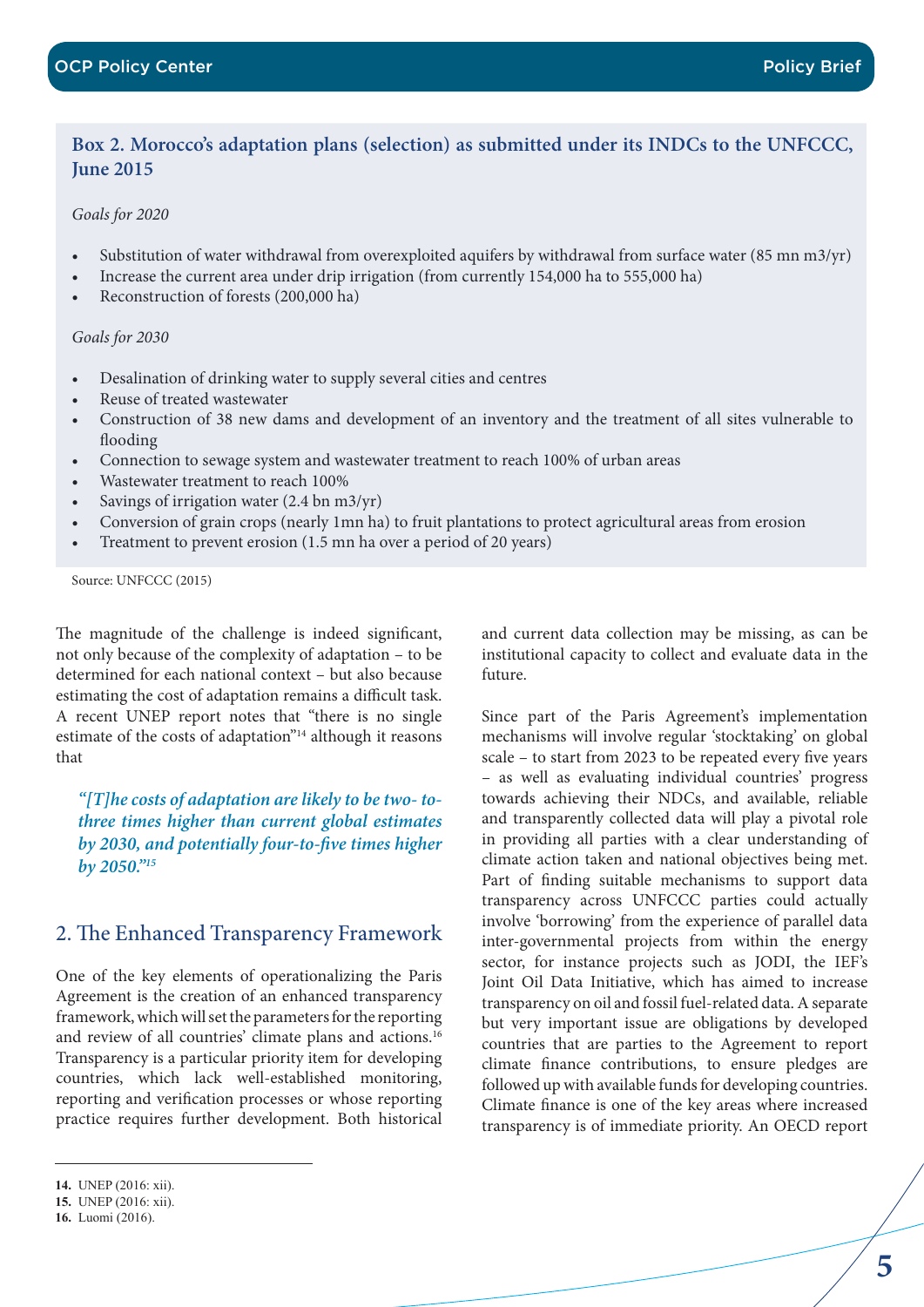published prior to the COP 21 in Paris that estimated total volumes of climate finance mobilised by public and private sector sources in 2013-1417 was later on heavily criticised, among other things for "double-counting, mislabelling and misreporting climate finance"18 by a "club of rich countries".19 With existing controversies around the accounting of and definition of climate finance itself, this is an area of immediate concern. Marrakech, as well as follow-up meetings are a key opportunity to address underlying methodological issues inside climate finance, and to bring all signatories to the Paris Agreement to a common line over the issue.

## 3. Climate finance

Marrakech offers an important opportunity to further discuss and design suitable and accessible modalities for collecting and channelling available climate funds into appropriate projects inside developing countries. Climate finance may indeed be seen as one of the most critical aspects – some would argue the most critical aspect – of facilitating climate change mitigation and adaptation. This is not only so in developing countries where climate action in many case depends on financial assistance from abroad; but more generally so because, as some observers have argued, the focus of many climate change scholars has become to follow the "money-trail".<sup>20</sup> Heffron (2016: 10) captures the argument of one side of the "climate camp", arguing:

*"There remains too much money in the fossil fuel industry. This is the big battle society is facing and a transformative shift, in terms of how we govern the energy sector and indeed the greater economy, is required."*

The Paris Agreement includes provisions on the support of developing countries' NDCs, although in so far broad terms with no immediate mechanism beyond what is already in place. It also confirms developed countries' existing pledge from Copenhagen to mobilise some \$100 bn per year in climate finance in the period of 2020 up to 2025, to be followed by a new collective target sum thereafter; progress with the dispersal of this sum is to be reported biannually. A recent UNEP report emphasises the difficulty of adequately estimate the costs for global adaptation to climate change, but suggests needed financial resources could be three times higher for the

period of 2010 – 2030, and four to five times higher in the period up to 2050; indicating that the costs of adaptation could range from US\$140 billion to US\$300 billion by 2030, and between US\$280 billion and US\$500 billion by 2050.21

«Cop22 could be an opportunity to provide developing countries with more effective tools to invest more into clean energy in line with UNFCCC objectives, but could also demonstrate developed countries' real commitment to climate change mitigation»

To support the availability of climate finance, increasing emphasis is placed also on local private sectors. Supporting private sector investment in climatefriendly technology and adaptation remains particularly in developing countries a major challenge, however, due to a whole range of known factors including legal, economic and regulatory hurdles, immature financial markets, currency exchange and general country risk.<sup>22</sup> Conflict-affected countries will struggle further due to the absence of political stability to start with, leaving many countries in need of adaptive measures behind. But there is also much potential, including by providing governments with the toolkits to break down domestic barriers to climate investment, and by demonstrating opportunities related to green finance and investment, including in terms of technology transfer, innovation, and the creation of new, knowledge-based industries and the creation of skilled jobs. Marrakech could offer an important forum to provide a framework for discussion as well as the creation of channels of practical in national capacity building towards this goal.

Morocco itself stands for the opportunities of supporting climate-friendly, renewable energy technology deployment at large scale in developing countries and regions with an abundance of such resources. In the past Morocco has taken on to accelerate the global deployment of Concentrated Solar Power (CSP), which offer the potential to reduce CSP capital costs through manufacturing economies of scale and learning effects. For this reason, the Clean Technology Fund has allocated significant subsidised financing to CSP in Morocco, although not enough to cover all of the incremental cost of using CSP.23 More available capital finance could be one way to keep supporting such investment, the other

**<sup>17.</sup>** OECD (2015).

**<sup>18.</sup>** Roy (2015).

**<sup>19.</sup>** MOF (2015).

**<sup>20.</sup>** Heffron (2016: 10).

**<sup>21.</sup>** UNEP (2016: xii).

**<sup>22.</sup>** E.g. UNEP (2016).

**<sup>23.</sup>** Author's conversation with Jonathan Walters, August 2016.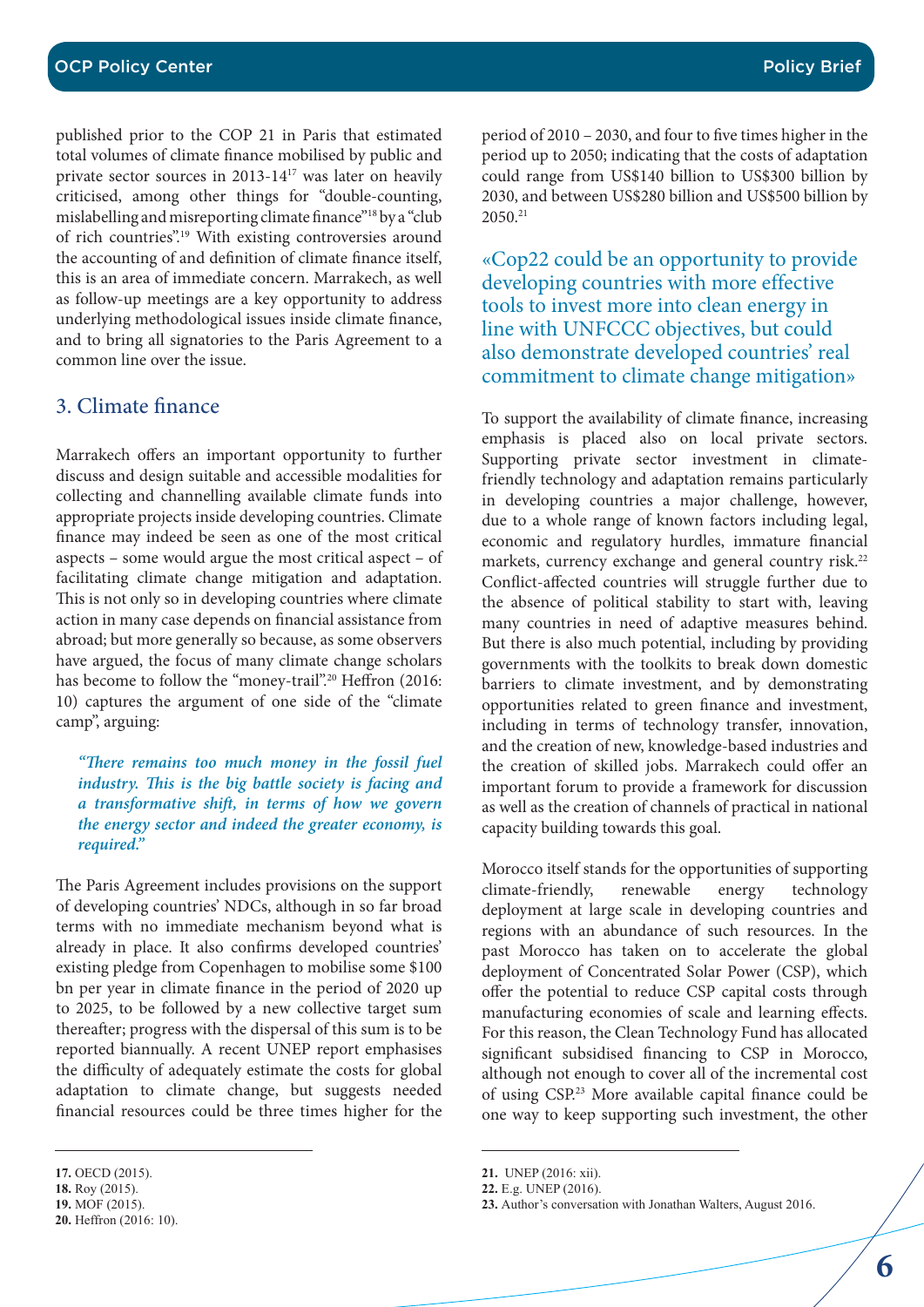option being the opening of and reduction of trade barrier on key export markets – in this case Europe – to clean electricity from North Africa. Using Marrakech as an opportunity not only to collect funding, but also to reduce trade barriers and allow green energy free access to markets could not only provide developing countries with more effective tools to invest more into clean energy in line with UNFCCC objectives, but could also demonstrate developed countries' real commitment to climate change mitigation.

#### 4. Capacity building

Capacity building in developing countries is an integral part of making climate change mitigation and adaption work around the UNFCCC's diverse member states. The Paris Agreement established Paris Committee on Capacity-building with the central objective of addressing gaps and needs of developing countries, and established an own committee for capacity building. Parties to the Paris agreement differ in terms of their development status as well as their capabilities, which is why capacity building is delivered as part of the UNFCCC framework both bi- and multilaterally. A series of activities under the Convention include thematic dialogues and technical advice and support for strengthening institutions as well as the private sector, following the Framework for Capacity Building in Developing Countries that forms part of the Marrakech Accords at COP 7 in 2001.<sup>24</sup>

#### «Capacity building is delivered as part of the UNFCCC framework both bi- and multilaterally»

In its own INDC submission, to the UNFCCC, Morocco maintains that "…The implementation of the INDC requires an unprecedented mobilization of Moroccan society and international financial partners."<sup>25</sup> This is an important sub-aspect of operationalizing the Paris Agreement in a number of countries and could warrant

#### **Box 3. Morocco's experience in rural electrification using hybrid systems**

Morocco's government has since the 1990s taken proactive steps to provide remote rural communities with access to electricity – using a combination of technologies making use of all available local resources. The country's Programme d'Électrification Rurale Global (PERG), first launched in 1996 when estimated rural electrification rates were as low as 18 per cent, specifically catered to a range of village needs based on the long-term commercial viability of village- based electricity access. In areas where the connection to the grid was deemed uneconomical, the programme reviewed local conditions to assess the viability of alternative solutions such as photovoltaic (PV) generators, small hydro turbines, wind turbines, diesel generators and hybrid systems. Over a period of 15 years, more than 35,000 villages and some 1.9 million rural households were electrified, lifting rural electrification rates to 97 per cent by 2009.

Source: El-Katiri (2014a, b); Agence Française de Développement (2013)

considerable efforts by the international community to help developing countries build this kind of capacity. In order to facilitate this mobilisation, Morocco in September 2015 set up the Moroccan Competence Centre for Climate Change (Centre de Competence Changement Climatique du Maroc, 4C Maroc), which is aimed to provide a capacity-building and information-sharing platform on climate change for Morocco, with regional and African outreach.26 Similar centres of excellence could be build up elsewhere, but will also need to be staffed and given the necessary mandate to contribute towards national planning, auditing and reporting through adequate tools.

#### 5. Technology transfer

Climate change mitigation is driven by technology that enables countries to make better use of their available resources, increase the efficiency of the way it exploits energy in particular, while enabling growth and socioeconomic growth. Renewable energy is an obvious central point that deserves much greater focus in developing countries' policy agendas in particular.<sup>27</sup> Issues include known challenges in renewables deployment such as financing costs, the typical need for regulatory and market-related changes, public-private cooperation, but

**<sup>24.</sup>** United Nations Framework Convention on Climate Change (UNFCCC). 2001. Decision 2/CP.7 and Decision 3/CP.7. See Dagnet et al. (2015). **25.** UNFCCC (2015).

**<sup>26.</sup>** United Nations Framework Convention on Climate Change (UNFCCC). 2001. Decision 2/CP.7 and Decision 3/CP.7. See Dagnet et al. (2015). **27.** E.g. IRENA (2015).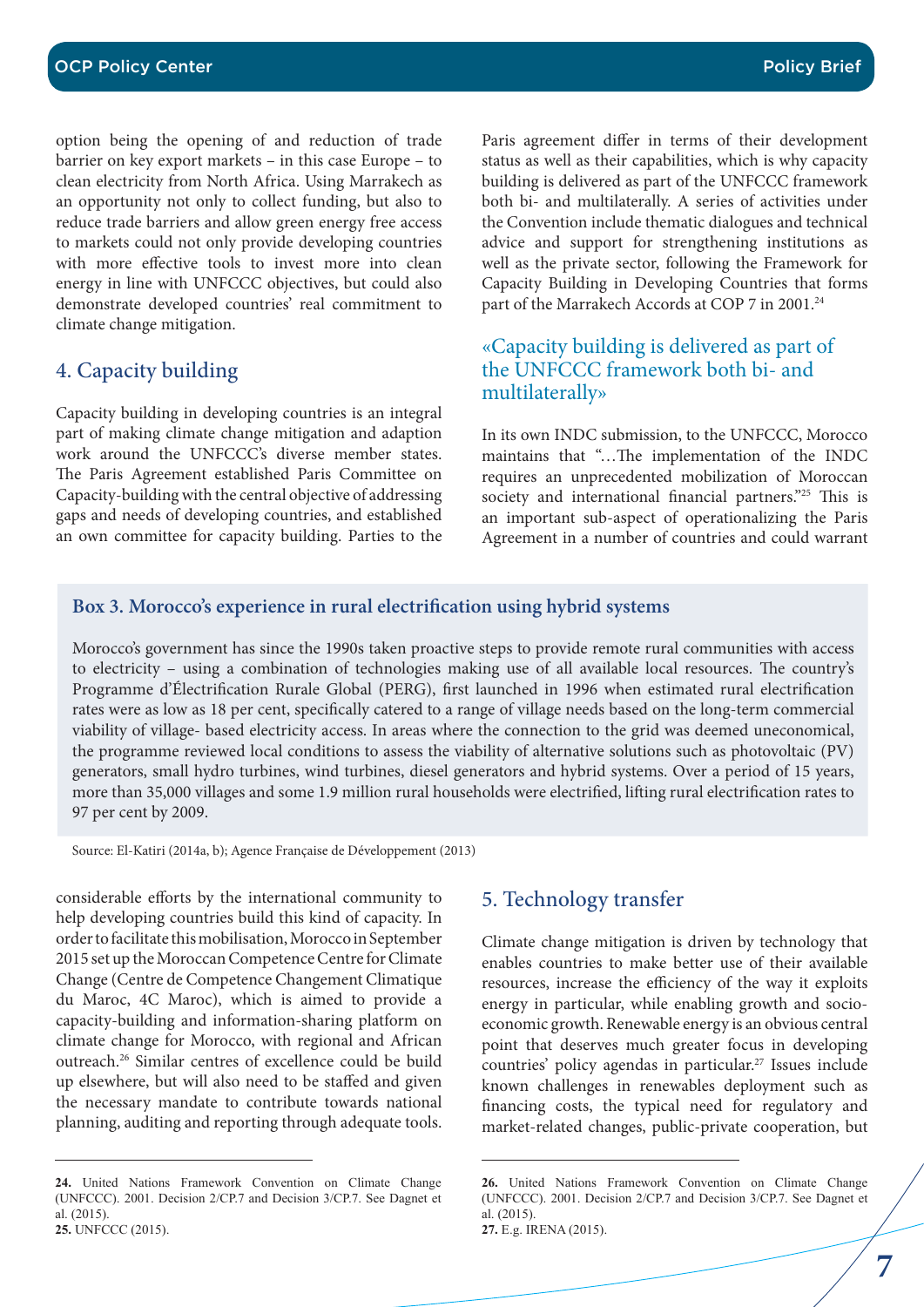also the mobilisation and transfer of know-how to adapt existing technologies to national circumstances and examine national niche technological applications, for instance rooftop panelling as a way of providing energy access to rural populations (see Box 3 for the example of rural electrification using hybrid systems in Morocco) or the use of solar technology for non-typical uses such as desalination and enhanced oil recovery. Marrakech offers an opportunity to discuss these opportunities in greater detail.

## «Marrakech is also an opportunity to re-embrace the role all parties to the Paris Agreement play in working towards the eventual goal of limiting global warming to below 2°C»

Many renewable technologies can create significant socio-economic value beyond their use for energy provision and climate mitigation.28 For wind and solar power, for instance, value can be generated from the local manufacturing of technological components – an aspect of particular value for markets with a large pool of relatively low-cost labour such as Morocco, Egypt or Tunisia, in addition of course to the enormous possibilities for technology manufacturing in South and East Asia. Installation, grid connection and maintenance, including for off-grid renewable systems, can create additional jobs which, unlike in the case of technologies such as nuclear power, are comparably easy to train and transferrable, helping create self-sustaining communities including in some of countries' least accessible communities.

# Conclusions: Beyond COP22

The legacy on Marrakech will undoubtedly be determined by how concrete the actions are that result from the meeting. While some objectives, such as encouraging the world's community of over 196 different countries with their own, national circumstances to take up climate action, is undoubtedly a complex task that will take time, other objectives can be met with relatively concrete outcomes. These include priority work on the Paris Agreement's transparency and data collection mechanisms, and the all-important topic of climate finance for developing countries. Marrakech in this context offers huge opportunities to demonstrate real climate commitment from both developing and developed countries in line with UNFCCC objectives, including by committing sufficient climate funds, but also by revisiting other, market-based barriers that keep clean, low-emissions energy from making a market case across markets. The role of clean energy trade could in this context prove to be a major dealmaker, including for COP22's host country Morocco, and its neighbouring countries in North Africa.

Marrakech is also an opportunity to re-embrace the role all parties to the Paris Agreement play in working towards the eventual goal of limiting global warming to below 2°C. Participating constructively in global mitigation and adaption efforts is for developing countries in particular a critical opportunity to facilitate their own process climate adaptation, reducing their vulnerability to climate change. For large emitters within the forum, this is an opportunity to demonstrate leadership and commitment with an eye for the long-term management of our planet's finite resources.

**<sup>28.</sup>** E.g. IRENA and CEM (2014).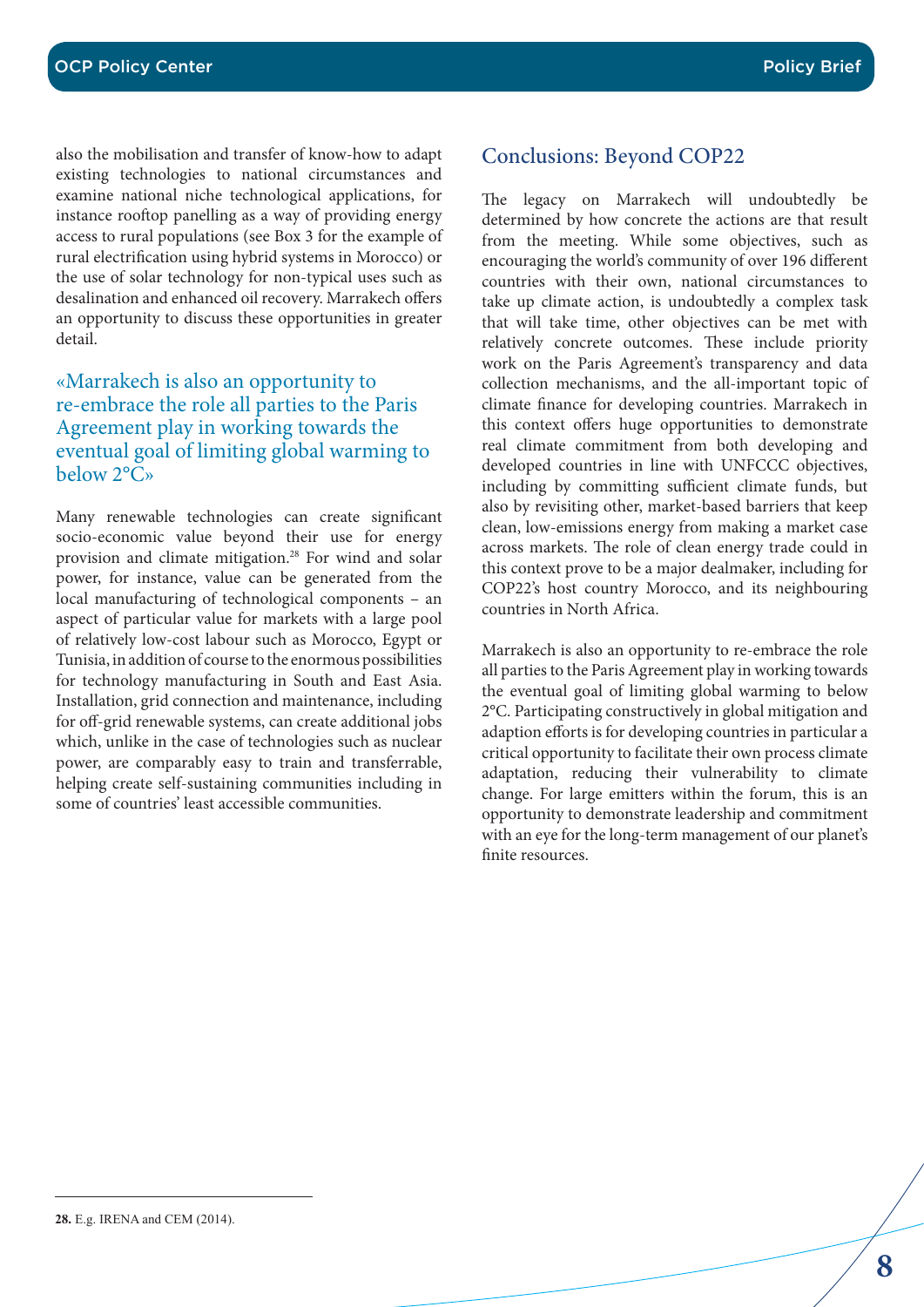# References

- Agence Française de Développement (2013) Le Programme d'électrification rurale global (PERG) au Maroc. URL http://www.afd.fr/home/AFD/ developpement-durable/DD-et-strategies/ rioplus20/ projets-rio20/electrification-maroc (accessed July 2016).
- Bridle, R. and Kitston (2014) The Impact of Fossil-Fuel Subsidies on Renewable Electricity Generation. GSI Report, The International Institute for Sustainable Development. Available online at https://www.iisd. org/trade/crosscutting/tri-cc/subsidies\_fossil\_fuel. aspx (accessed August 2016).
- Climate Home, 18 August 2016 "Paris climate agreement set to become law this year" available online at http://www.climatechangenews.com/2016/08/18/ paris-climate-agreement-set-to-become-law-thisyear/ (accessed August 2016).
- Dagnet, Y., E. Northrop, D. Tirpak. 2015. "How to Strengthen the Insitutional Architecture for Capacity Building to Support the Post-2020 Climate Regime." Working Paper. Washington, DC: World Resources Institute.
- EIA (2016) International Energy Statistics. Database available online at http://www.eia.gov/beta/ international/data/browser/ (accessed August 2016).
- El-Katiri, L. (2014a) 'Energy Poverty in the Middle East and North Africa' in: A. Halff, B.K. Sovacool, and J. Rozhon (2014) Energy Poverty. Global Challenges and Local Solutions. Oxford: Oxford University Press, pp.273-297.
- El-Katiri, L. (2014b) 'The Energy Poverty Nexus in the Middle East and North Africa' OPEC Energy Review, September 2014, pp.296-322.
- Heffron, R.J. (2016) "The implications of the Paris Agreement and climate change from a legal perspective" Oxford Energy Forum No.105, May 2016, pp.10-13.
- IPCC (2014a) Climate Change 2014: Mitigation of Climate Change. Contribution of Working Group III to the Fifth Assessment Report of the Intergovernmental Panel on Climate Change [Edenhofer, O., R. Pichs-Madruga, Y. Sokona, E. Farahani, S. Kadner, K. Seyboth, A. Adler, I. Baum, S. Brunner, P. Eickemeier, B. Kriemann, J. Savolainen, S. Schlömer, C. von Stechow, T. Zwickel and J.C. Minx (eds.)]. Cambridge University Press, Cambridge, United Kingdom and New York, NY, USA.
- IPCC (2014b) "Summary for policymakers" In:

Climate Change 2014: Impacts, Adaptation, and Vulnerability. Part A: Global and Sectoral Aspects. Contribution of Working Group II to the Fifth Assessment Report of the Intergovernmental Panel on Climate Change [Field, C.B., V.R. Barros, D.J. Dokken, K.J. Mach, M.D. Mastrandrea, T.E. Bilir, M. Chatterjee, K.L. Ebi, Y.O. Estrada, R.C. Genova, B. Girma, E.S. Kissel, A.N. Levy, S. MacCracken, P.R. Mastrandrea, and L.L. White (eds.)]. Cambridge University Press, Cambridge, United Kingdom and New York, NY, USA, pp. 1-32.

- IRENA (2015), REthinking Energy: Renewable Energy and Climate Change. Abu Dhabi: International Renewable Energy Agency.
- IRENA and CEM (2014) The Socio-Economic Benefits of Solar and Wind Energy. Available online ta http://www.irena.org/DocumentDownloads/ Publications/Socioeconomic\_benefits\_solar\_wind. pdf (accessed August 2016).
- Luomi, M. (2016) Operationalizing and Implementing the Paris Agreement: Issues of Interest for the GCC Countries. EDA Insight, Abu Dhabi: Emirates Diplomatic Academy. Available online at http://eda. ac.ae/research/research-analysis-overview/energyclimate-change-and-sustainable-development (accessed July 2016).
- Merrill, L., A.M. Bassi, R. Bridle and L.T. Christensen (2015) Tackling Fossil Fuel Subsidies and Climate Change: Levelling the energy playing field. Nordic Council of Ministers/GSI/IISD. Available online at http://norden.diva-portal.org/smash/get/ diva2:860647/FULLTEXT02.pdf (accessed August 2016).
- Mitchell, J. (2016) "The climate of Paris" Oxford Energy Forum No.105, May 2016, pp.13-16.
- MOF (2015)"Climate Change Finance, Analysis of a Recent OECD Report: Some Credible Facts Needed"Discussion Paper, Climate Change Finance Unit, Department of Economic Affairs, Ministry of Finance, Government of India. Available online at http://finmin.nic.in/the\_ministry/dept\_eco\_affairs/ economic\_div/ClimateChangeOEFDReport.pdf (accessed July 2016).
- OECD (2015), "Climate finance in 2013-14 and the USD 100 billion goal", a report by the Organisation for Economic Co-operation and Development (OECD) in collaboration with Climate Policy Initiative (CPI).
- Oxford Institute for Energy Studies (2015) Oxford Energy Forum – special issue "Green Growth in the MENA Region" No. 102, November 2015, available online at https://www.oxfordenergy.org/wpcms/wp-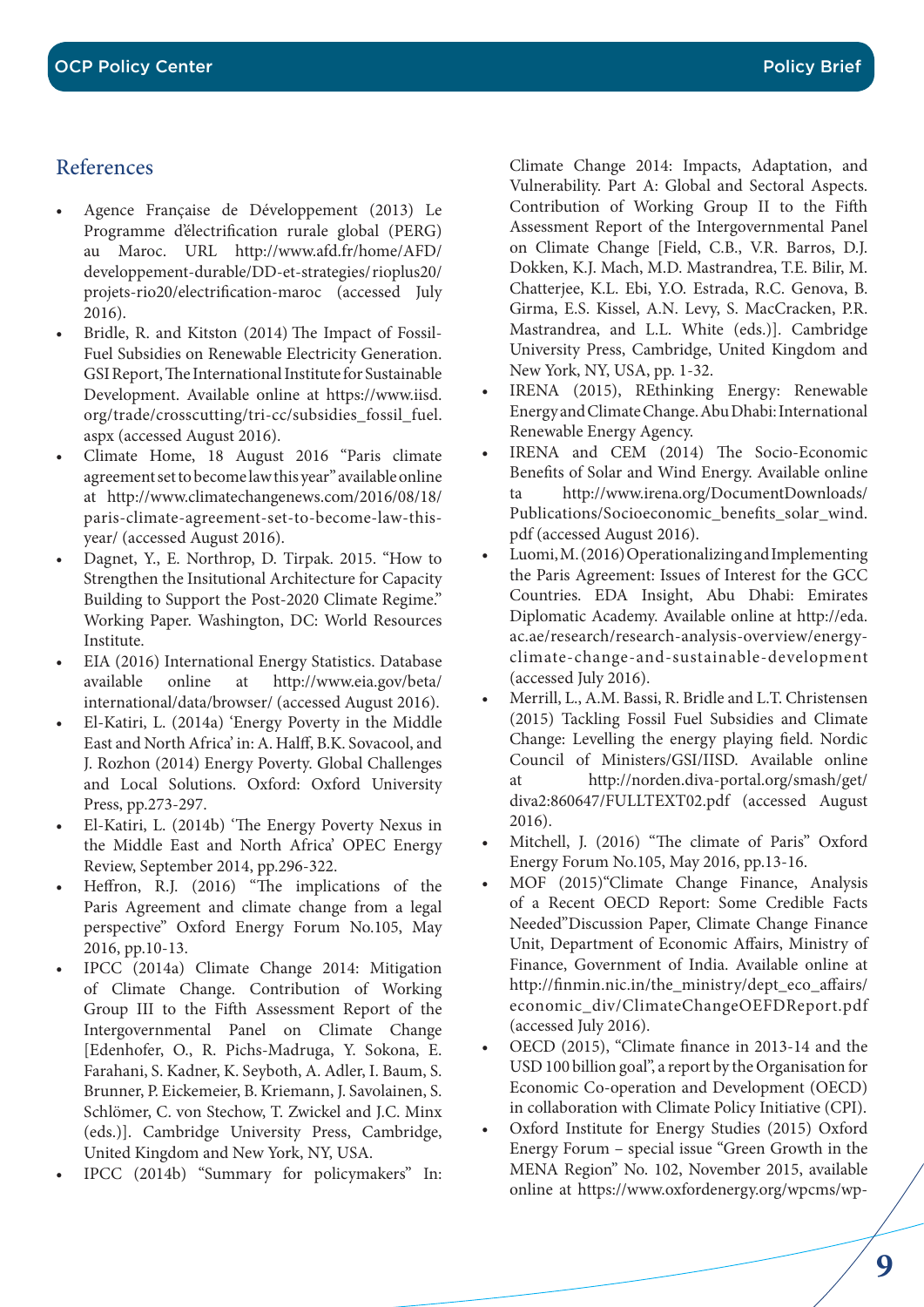content/uploads/2016/02/OEF-102.pdf (accessed July 2016).

- Roy, A. (2015) "Climate finance: A gaping wound that needs healing" Climate Home, 10 December 2016
- Schleussner, C.F. et al. (2016) "Armed-conflict risks enhanced by climate-related disasters in ethnically fractionalized countries" Proceedings of the National Academy of Sciences of the United States of America, 25 July 2016. Available online at http://www.pnas. org/content/early/2016/07/20/1601611113 (accessed August 2016).
- UNFCCC (2015) Morocco. Intended Nationally Determined Contribution (INDC) under the UNFCCC. Available online at http://www4.unfccc. int/submissions/INDC/Published%20Documents/ Morocco/1/Morocco%20INDC%20submitted%20 to%20UNFCCC%20-%205%20june%202015.pdf

(accessed July 2016).

- World Bank (2013) Royaume du Maroc. Revue des Dépenses Publiques et Analyse Institutionnelle de la Politique Climat. Programme d'Appui Analytique à la Stratégie Changement Climatique du Maroc. P-ESW 113768. Note de Stratégie n. 4.1.
- World Bank (2016) World Development Indicators Database. Available online at http://databank. worldbank.org/ (accessed July 2016).
- World Bank, IFC, and MIGA (2016) World Bank Group Climate Change Action Plan 2016–2020. World Bank, Washington DC.
- WRI (2016) Climate Analysis Indicators Tool (CAIT). Available online at Lien (accessed July 2016).